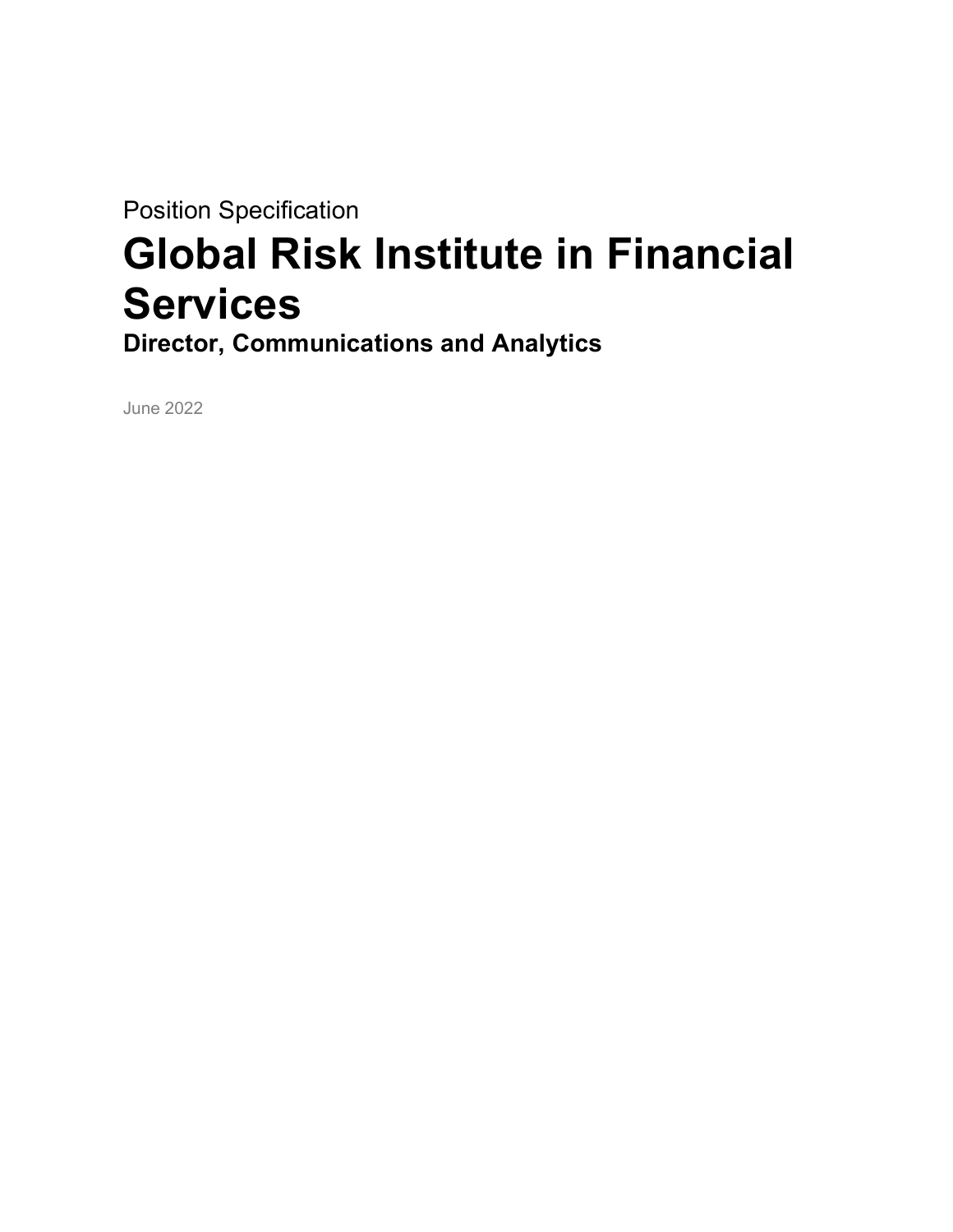## POSITION SPECIFICATION

| <b>Position</b>                         | Director, Communications and Analytics                       |
|-----------------------------------------|--------------------------------------------------------------|
| Company                                 | Global Risk Institute in Financial Services                  |
| Location                                | 55 University Avenue, Suite 1801<br>Toronto, Ontario M5J 2H7 |
| <b>Reporting</b><br><b>Relationship</b> | Managing Director, Marketing & Communications                |
| For more information                    | info@globalriskinstitute.org                                 |

# COMPANY BACKGROUND / CULTURE

The Global Risk Institute (GRI) is a premier organization that defines thought leadership in risk management for the financial industry. GRI brings together leaders from industry, academia, and government to draw actionable insights on risks globally.

The organization was founded in 2010 as a result of efforts by the financial industry and the federal government to build capacity to manage and prevent risks within Canada's financial institutions and to build a global profile for the industry.

Through engagement activities with its member institutions, GRI builds integrated risk management capacity for private and public sector professionals. It also acts as a hub, stimulating evidence-based debate among regulators, practitioners and academics engaged in risk. GRI's objectives are to:

- Build risk management capacity in the financial services industry
- Leverage our convening capability to foster effective conversations among the public and private financial sectors
- Deepen and broaden our collective understanding of financial industry risks through research, education, and events
- Continue to expand our financial industry membership reach and engagement, while building our brand in risk management

GRI has become the leading forum for ideas, engagement and emerging trends in risk management in the financial services sector and is well positioned for the future. Through ongoing growth in its partnerships, membership and programming, GRI continues to build strong connections, provide critical research, education and events for risk leaders globally.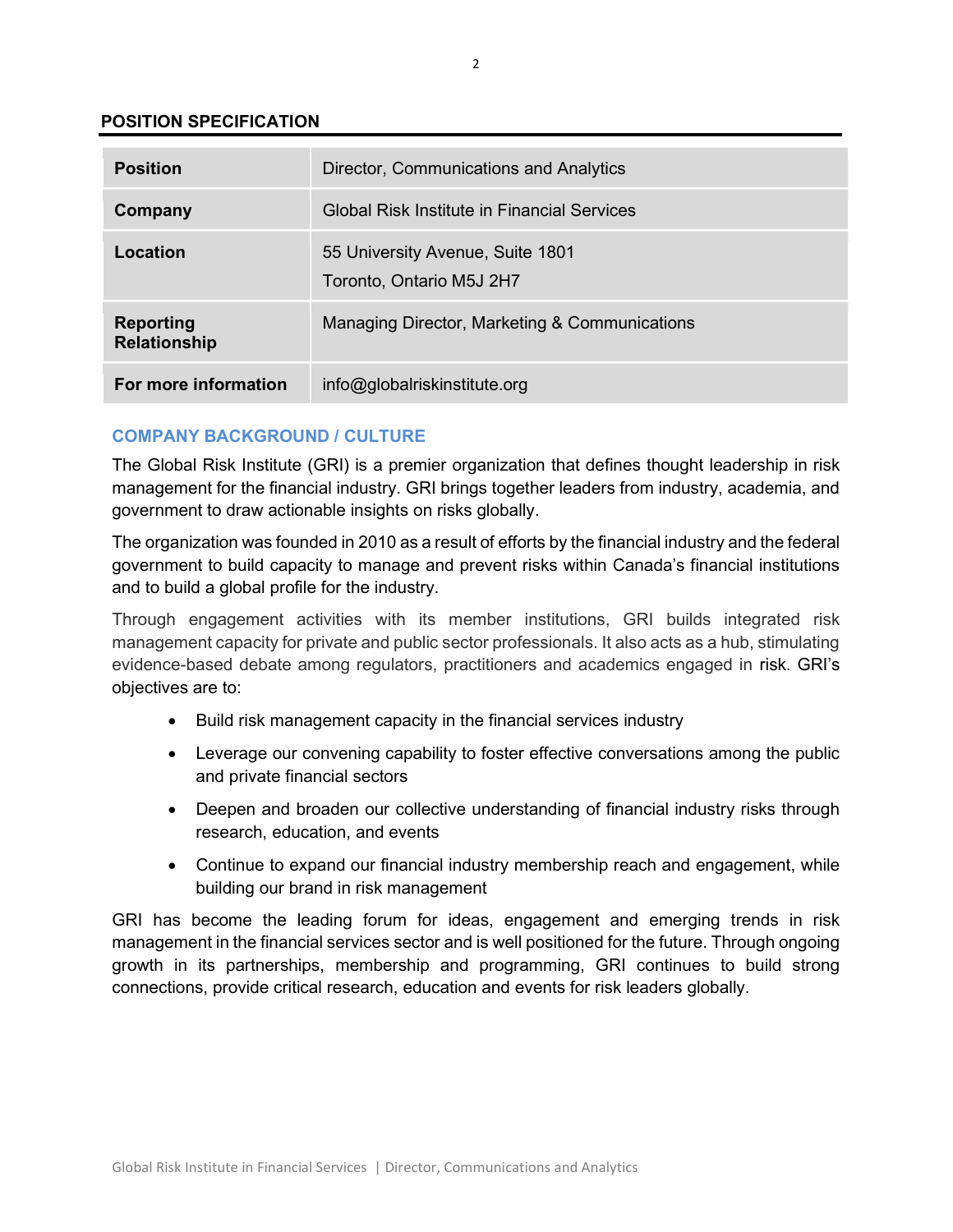## KEY RESPONSIBILITIES

The Director, Communications and Analytics is responsible for developing and implementing all external and internal communications for GRI, including identifying and creating content for our members and senior executives for both conventional and digital media, publications/newsletters, presentations, podcasts, speeches, and other communications. The Director, Communications and Analytics is also responsible for leading in the proactive strategy and execution of all media and public relations and in the strategy and oversight of company-wide business analytics. The incumbent will lead a team, currently comprised of 3 associates.

## Specific responsibilities include:

- Leading the project delivery for the redesign and launch of a new GRI website, including generating a content strategy and writing material for the website that is visually compelling, consistent, creative and clearly articulates the vision of GRI.
- Managing digital campaigns and projects from design to delivery and analyzing relevant data and metrics for monthly/quarterly/annual reports and identifying new technologies and trends to showcase
- Oversee daily activities of direct reports, including Graphic Designer, Business Analyst and Digital Communications Specialist
- Supporting e-delivery of webinars, roundtables, blogs, podcasts, etc.
- Leading the media and public relations strategy and developing content that promotes GRI research, events and education for all channels – member newsletter, media relations, publications, website and social media.
- Leading and overseeing content creation (e.g., photography, graphic design, charts, polls, scripts) and supporting development of corporate communication materials for all stakeholders, including writing news updates and articles, developing key messaging and speeches for senior executives, and editing publications and corporate reports as required.
- Oversee data analysis needs of GRI and lead in developing solutions
- Other projects/duties as assigned

# 12-MONTH CRITICAL SUCCESS FACTORS

- Complete and provide an all-encompassing requirements analysis that determines and implements an appropriate content management solution that addresses member needs and provides flexibility and ease of use in maintaining, adding/updating corporate content
- Deliver and launch a comprehensive and inclusive corporate website that provides security, stability and scalability for a sophisticated and growing member-based organization with the ability to scale easily as content requirements expand
- Develop and present compelling corporate content that delivers a high-quality digital experience, supports multi and omni channel delivery, aligns with GRI's focus and objectives and is consistent with approved strategic objectives and vision